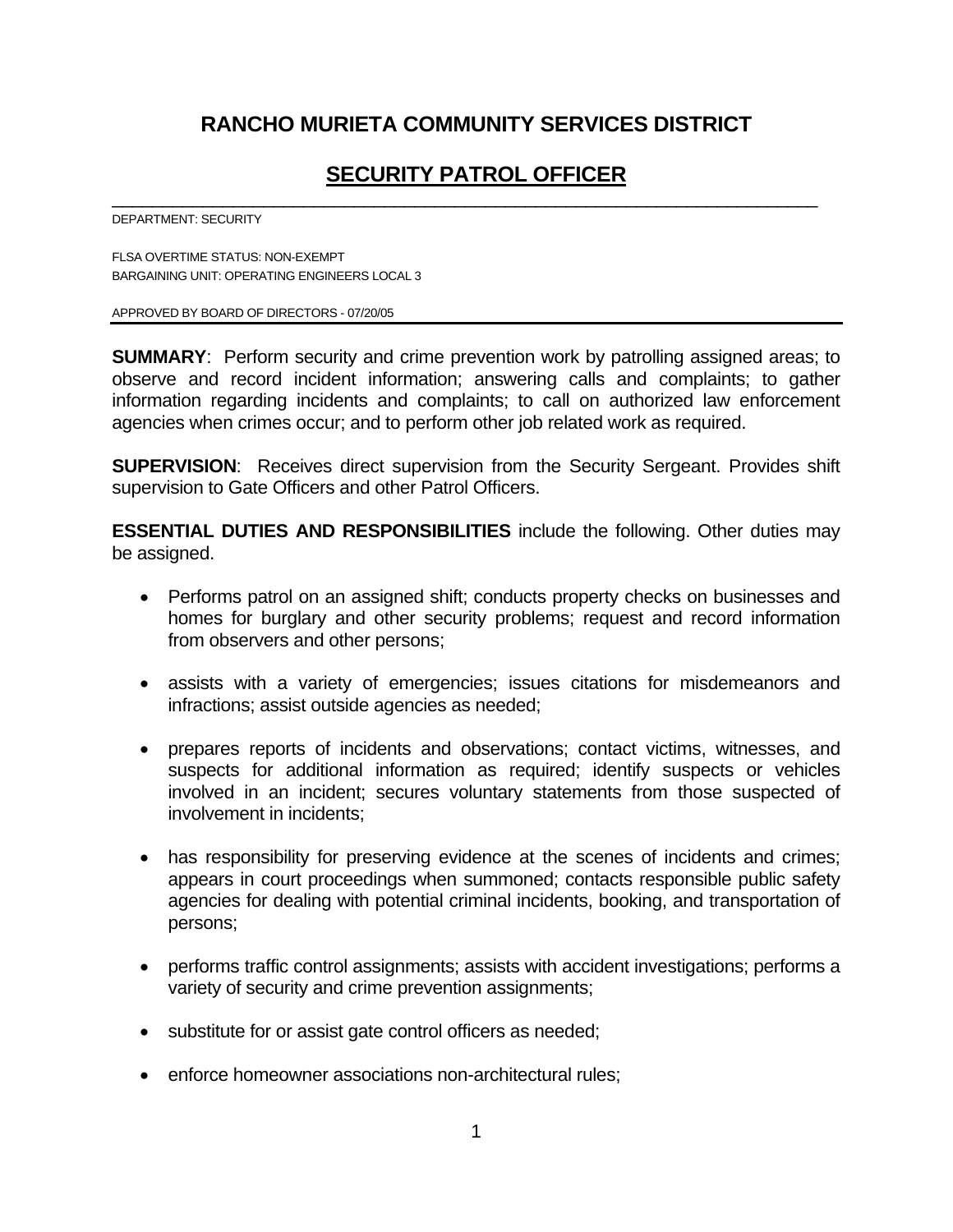• assist in training other Patrol and Gate Officers.

## **QUALIFICATION REQUIREMENTS**:

To perform this job successfully, an individual must be able to perform each essential duty satisfactorily. The requirements listed below are representative of the knowledge, skill, and/or ability required.

**Skills in:** Use and care of fire arms and other special equipment utilized in security and crime prevention activities.

Ability to perform a variety of security and crime prevention assignments. Voluntarily secure information from others at the scene of incidents. Demonstrate keen abilities of observation and memory. Think clearly and act quickly in emergency situations. Understand and carry out oral and written directions. Prepare accurate incident and case reports. Use safety dispatch and other records systems. Tactfully and effectively represent the District in a variety of contacts. Establish and maintain cooperative working relationships.

### **EDUCATION AND/OR EXPERIENCE**:

Any combination of training and experience which would likely provide the required knowledge and ability is qualifying. A typical way to obtain this knowledge and ability would be:

Minimum Education: High School diploma and/or equivalent.

One year of experience in security, crime prevention patrol activities, preferably including preliminary investigative work; *or* 

College level coursework in law enforcement, police science, criminology or a closely related field is desirable.

#### **CERTIFICATES, LICENSES, REGISTRATIONS**:

Possession of the category of California Driver's license required by the State Department of Motor Vehicles to perform the essential duties of the position. Continued maintenance of a valid driver's license, insurability, and compliance with established District vehicle operation standards are a condition of continuing employment.

Successful completion of the training requirements listed in Section 832 of the California Penal Code.

Possession of a valid California Guard Card and Firearms Card.

Ability to acquire the American Red Cross Basic First Aid and Cardiopulmonary (C.P.R.) certificates during the initial year of employment.